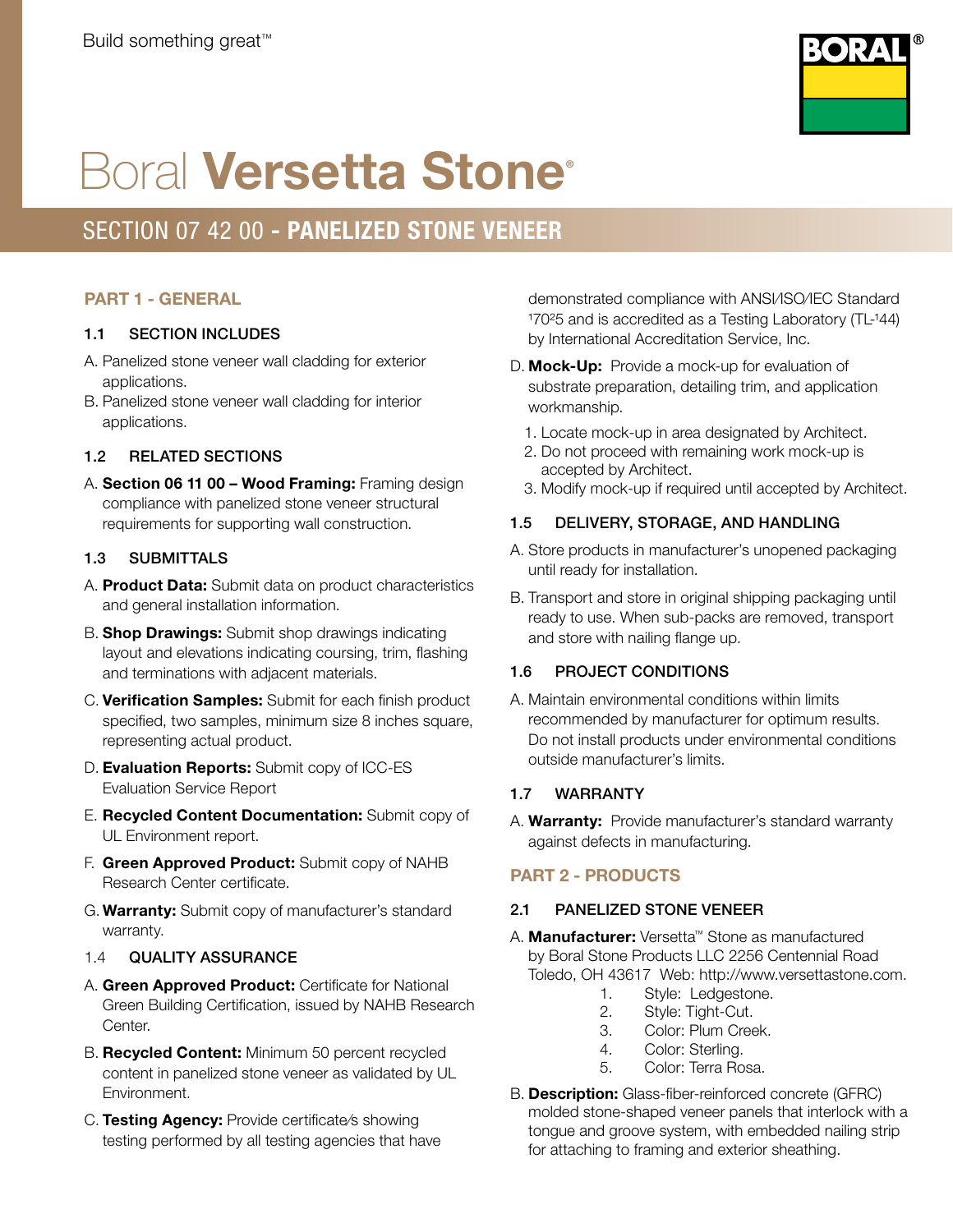- 1. Manufactured Size: 8 inches high by 36 inches wide with a thickness ranging from 1 to 2.02 inches off the wall.
- 2. Fabricated Shapes: Universal corners, flat panel units, trimstone, wainscot cap, light boxes, and receptacle boxes.
- 3. Water Resistant Barrier: Minimum No.15 Grade D felt building paper meeting ASTM D 226 or material meeting the requirements of ICC Acceptance Criteria #38 or ASTM E 2556.
- 4. Nailing Strip: 26 gage steel with G90 galvanizing and factory-applied black paint.
- 5. Channels: Manufacturer's standard vinyl starter strip and J channels.
- 6. Fasteners: Corrosion-resistant galvanized roofing nails or screws with minimum 5/16 inch head diameter and 1/8 inch shank diameter, with length suitable to penetrate framing material minimum 1 inch. Electrogalvanized fasteners are acceptable but may exhibit premature corrosion.
- 7. Flashing and Lath as Applicable: Non-painted, non-corrosive flashing and 2.5 lb./yard<sup>2</sup> expanded metal lath.
- 8. Adhesive: Manufacturer's recommended PL Premium Construction Adhesive.
- 9. **Concealing Material:** Colored sanded caulk at nail/ screw heads and as applicable.

#### C. Performance Criteria:

- 1. Physical Properties, ICC-ES AC 90 Section 3.1. a. Dimensions and Tolerances: Within
	- manufacturer's specifications. b. Flexural Strength: Greater than 700 psi.
	- c. Density:  $1218$  kg/m<sup>3</sup>.
- 2. Weather-Resistive Properties, ICC-ES AC 90 Section 3.2.
	- a. Moisture Movement, ASTM C 1185: Average linear change in moisture content 0.06 percent
	- b. Water Absorption, ASTM C 1185: Less than 19 percent.
	- c. Moisture Content, ASTM C 1185: Less than 10 percent.
	- d. Water Tightness, ASTM C1185: No water droplets present.
	- e. Heat/Rain Exposure, ASTM C 1185: No damage or structural alternations.
	- f. Bond Strength: Tensile strength greater than 45 lb/inch.
- 3. Transverse Loads, ICC-ES AC 90 Section 3.3: Average sustained negative load of 135 psf, average ultimate negative load of 140 psf.
- 4. Accelerated Weathering, ICC-ES AC 90 Section 3.7: Complies with Section 5.1 of ASTM C 1186.
- 5. Surface Burning Characteristics, ICC-ES AC 235 Section 4.2.3:
	- a. Flame Spread Index  $= 0$ .
	- b. Smoke Density Index  $= 0$ .
	- c. ASTM E 84, Class A.
- 6. Water Drainage Efficiency, ICC-ES AC 235 Section 4.5: Greater than 90 percent.

#### PART 3 - EXECUTION

#### 3.1 EXAMINATION

- A. Do not begin installation until substrates have been properly prepared. If substrate preparation is the responsibility of another installer, notify Architect of unsatisfactory conditions before proceeding.
- B. Verify compliance of existing conditions with manufacturer's requirements including the following:
	- 1. Wood framing studs are spaced 16 inches on center or closer, designed to limit out-of-plane wall deflection to a minimum of L/240.
	- 2. Sheathing is code approved and nailable, minimum 7/16 inch oriented strandboard or 1/2 inch exterior grade plywood.
	- 3. Substrate is plumb within 1/4 inch in 10 lineal feet.
	- 4. Building corners have been sheathed to meet code requirements and mitigate the effects of wall racking.
	- 5. Expansion joints, if any, have been installed.
	- 6. Roofing and interior wallboard have been installed.
	- 7. Height for panelized stone veneer will not exceed 30 feet.

#### 3.2 PREPARATION

- A. Clean surfaces thoroughly prior to installation.
- B. Prepare surfaces using the methods recommended by the manufacturer for achieving the best result for the substrate under the project conditions.

#### 3.3 INSTALLATION

- A. Water Resistive Barrier Application: Cover sheathing with a minimum of one layer of water resistive barrier, following the installation instructions provided by the manufacturer and local building code requirements. Wrap minimum 16 inches past all inside and outside corners. Integrate with flashing, panel channels and trim.
- B. Starter Strip: Install starter strip level at the base starting point line. Fasten every 8 to 10 inches.
- C. J Channel where specified: Install J channel at windows, doors, material transitions, penetrations and terminations. Fasten every 8 to 10 inches.
- D. **Drainage:** Provide a means for drainage and ventilation at all horizontal terminations by using starter strip and J channel in conjunction with flashing products.